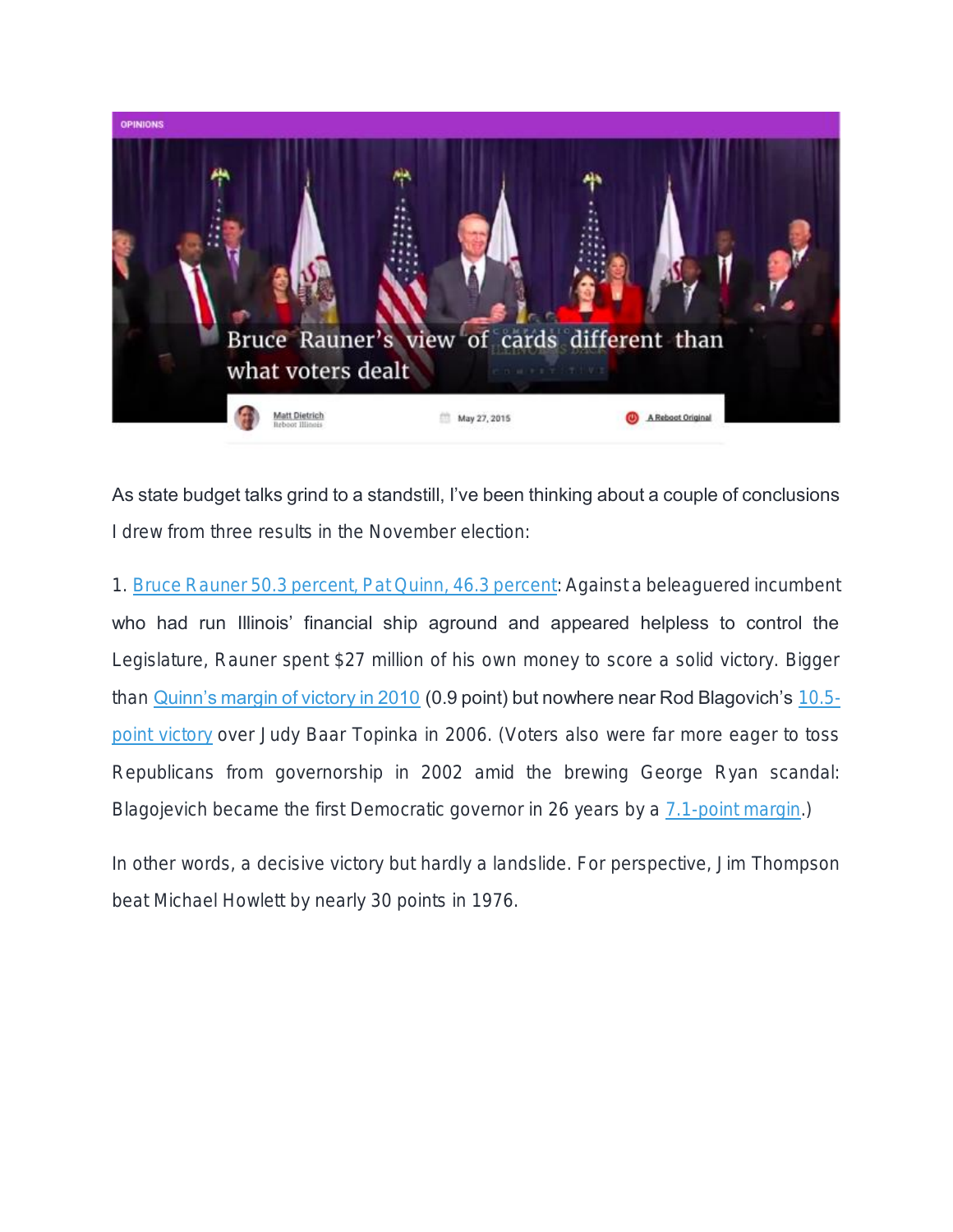| Gubernatorial<br>Candidate | Political<br>Party                  |                                             | Popular Vote |        |
|----------------------------|-------------------------------------|---------------------------------------------|--------------|--------|
| James R. Thompson          | Republican                          |                                             | 3,000.395    | 64.68% |
| Michael J. Howlett         | Democratic                          |                                             | 1.610.258    | 34.71% |
| Other $(+)$                |                                     |                                             | 28.387       | 0.61%  |
| 100-26-19                  | Map Key<br>50%<br>60%<br>70%<br>80% | Turnout<br>100%<br>80%<br>60%<br>40%<br>20% |              |        |

## *<http://uselectionatlas.org/>*

2. (a) When asked, "Should the Illinois Constitution be amended to require that each school district receive additional revenue, based on their number of students, from an additional 3% tax on income greater than one million dollars?" [63.6 percent of](http://www.elections.il.gov/ElectionResultsSpecifyRace.aspx?ID=43)  [voters](http://www.elections.il.gov/ElectionResultsSpecifyRace.aspx?ID=43) answered yes. (b) When asked, "Shall the minimum wage in Illinois for adults over the age of 18 be raised to \$10 per hour by January 1, 2015?" 66.7 percent of [voters](http://www.elections.il.gov/ElectionResultsSpecifyRace.aspx?ID=43) answered in the affirmative.

So Rauner wins by 4 points and the millionaire tax and \$10 minimum wage win by 27.2 and 33.4 points, respectively.

My conclusions? (1) Voters were tired of haphazard and corrupt governance under 12 years of Democratic governors. They were willing to give a Republican, any Republican, a chance to do better. (2) Voters in Illinois philosophically are miles away from the governor they elected.

To vote for Bruce Rauner and on the same ballot vote for a tax to be applied only on incomes of more than \$1 million has to be one of the greatest electoral contradictions in Illinois history. (More fun with numbers: The millionaire tax question got 376,000 more "yes" votes than Rauner got votes even though more people cast votes for governor than on the advisory question.)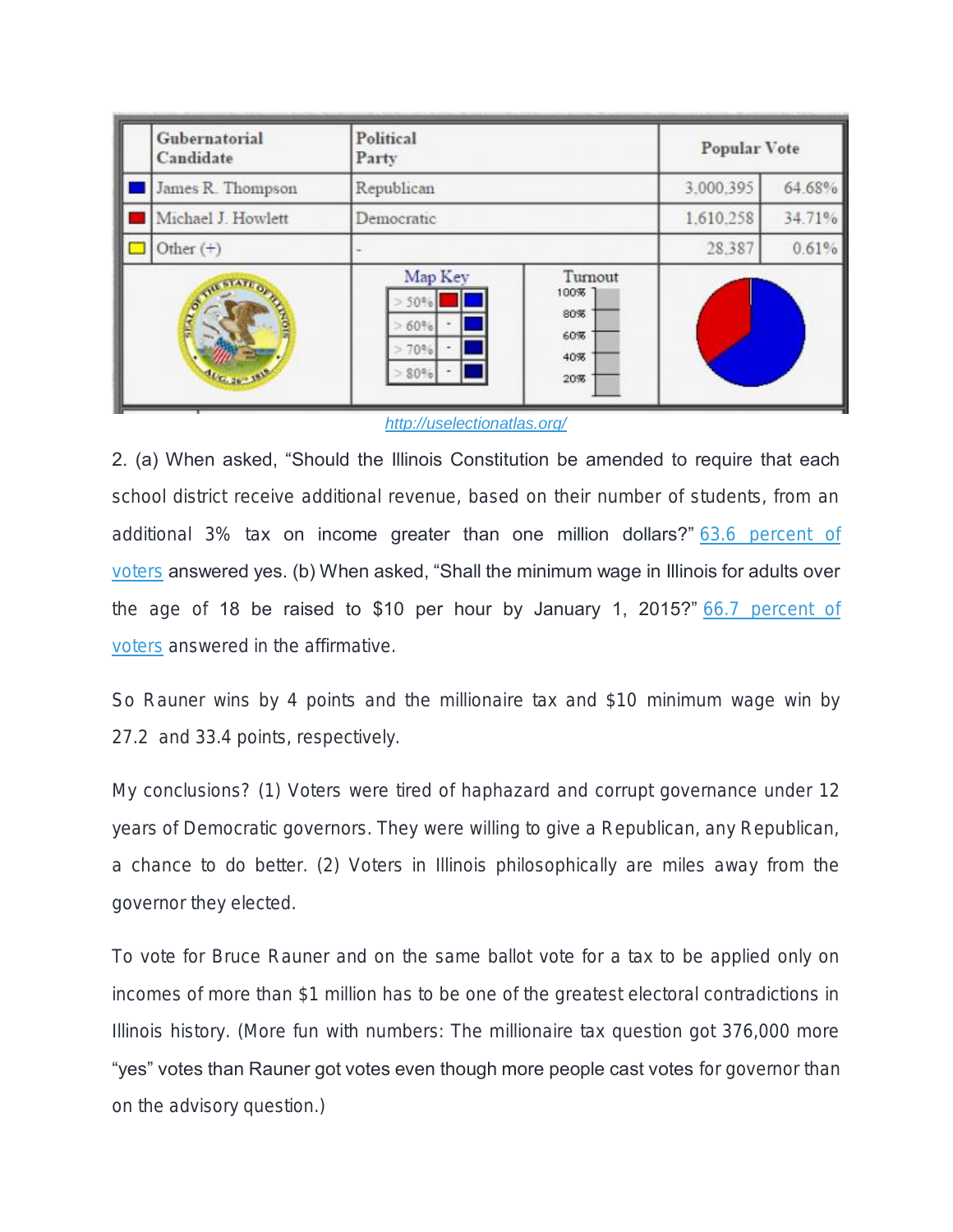**That's because, I believe, voters felt contradicted. If** they were behind Rauner and all he stood for, Rauner would have won as decisively as Thompson won in 1976 and the two ballot questions would have been resoundingly rejected.

The message voters delivered in electing Bruce Rauner on Nov. 4 was this: "Our state government is a mess, Democrats have made bad governors for 12 years, we'd like you to get our books straight. But we also think exactly the opposite as you on taxing and wealth disparity. Show us what you can do with our messed-up state budget and maybe we'll come around. A little."

Obviously, my interpretation of the numbers and the governor's are much different. Ever since he delivered his Budget Address in February, Rauner has toured the state talking up an [extensive package of reforms](https://www2.illinois.gov/gov/Documents/CompiledPacket.pdf) that, essentially, tell Democrats to quit being Democrats.

Where I saw voters deal Rauner a pair of 3's, Rauner picked up the cards to find a handful of aces.

That's certainly how he's playing things in the budget process so far. Where voters gave him an inch to apply his deal-making acumen to the numbers, Rauner logged many miles on his "Turnaround Tour." Now he wants to leverage his broader philosophical causes for budget concessions.

This, [says House Speaker Michael Madigan,](http://www.rebootillinois.com/2015/05/25/editors-picks/mark-fitton/michael-madigan-to-rauner-heres-our-budget-lets-find-3b/38496/) is mixing "apples and oranges;" mixing nonbudget items with budget items. Madigan's approach, says Rauner's office, amounts to "Speaker Madigan and the politicians he controls are walking away from the negotiating table and refusing to compromise on critical reforms needed to Turnaround Illinois."

Whichever version you prefer, it's a stalemate, and that's not what voters sent Rauner to Springfield to engineer.